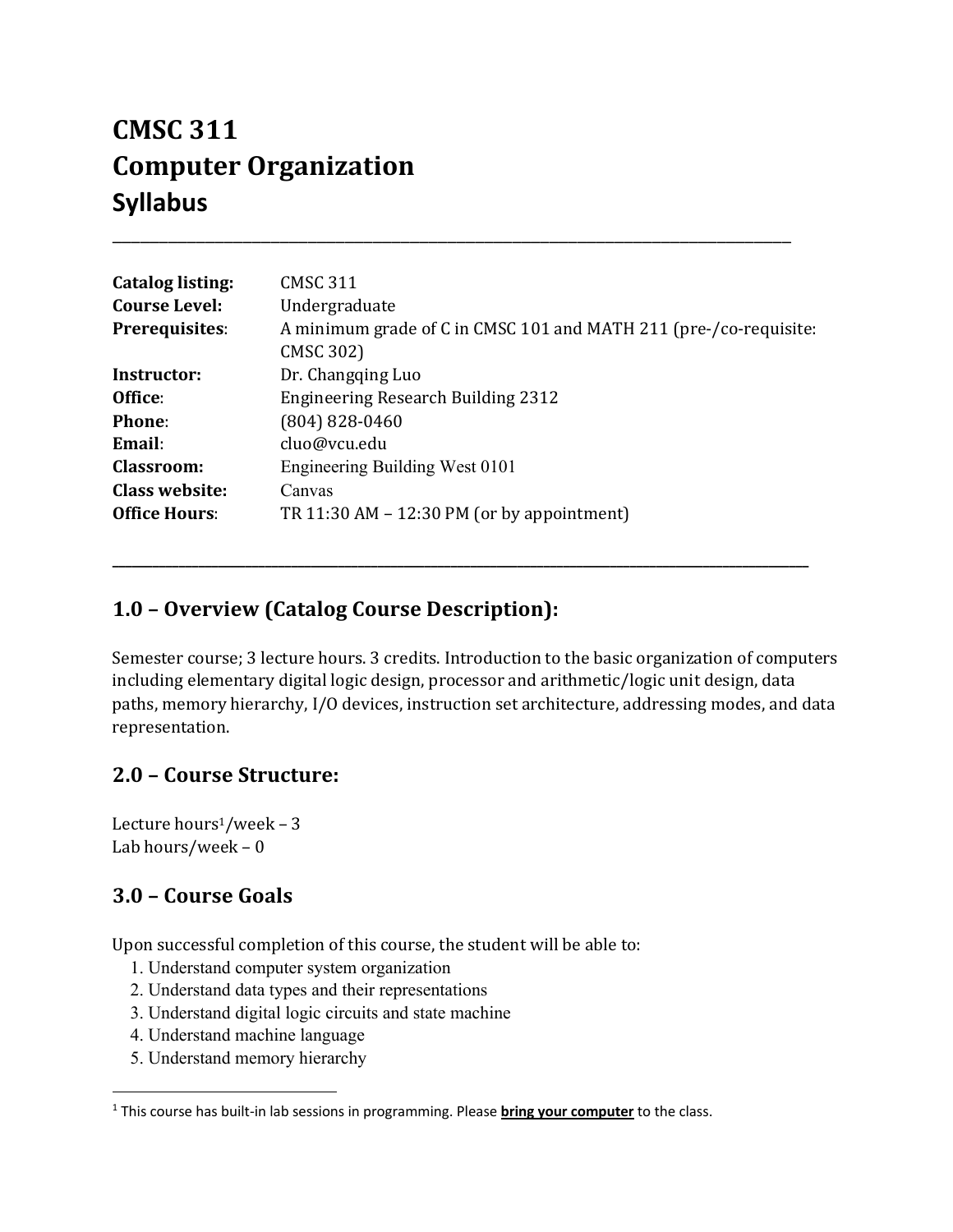- 6. Understand system-level I/O
- 7. Understand virtual memory
- 8. Understand processor architecture

# **4.0 – ABET Criteria Addressed:**

 1. Analyze a complex computing problem and to apply principles of computing and other relevant disciplines to identify solutions.

 2. Design, implement, and evaluate a computing-based solution to meet a given set of computing requirements in the context of the program's discipline.

# **5.0 – Major Topics Covered:**

- A tour of computer system
- Data types and representations
- Digital Logic Structures
- The von Neumann Model
- Instruction Set Architecture: the LC-3
- Machine Language & Programming
- Assembly Language & Programming
- $\bullet$  I/O
- Trap Routines/Subroutines
- Stack
- Memory management

# **6.0 – Textbook(s):**

"Introduction to Computing Systems: From bits & gates to C and beyond," by Yale N. Patt and Sanjay J. Patel, McGraw-Hill, 3rd Edition, ISBN-13: 978-1260565911 / ISBN-10: 1260565912 / ISBN-13: 978-1260424744 / ISBN-10: 126042474X / ISBN-13: 978-1260150537 / ISBN-10: 1260150534

"Computer Systems - A Programmer's Perspective," by R. Bryant and D. O'Hallaron, Prentice Hall, 2nd Edition, 2011, ISBN: 10: 0-13-610804-0.

(The first book is the required textbook. Depending on the form of the book, e.g., ebook, loose leaf, hardcover, the ISBN number may be different. The second book is a reference. The Powerpoint slides should be sufficient to cover it. But you can get more technical details as needed from the second book.)

# **7.0 – Class Schedule:**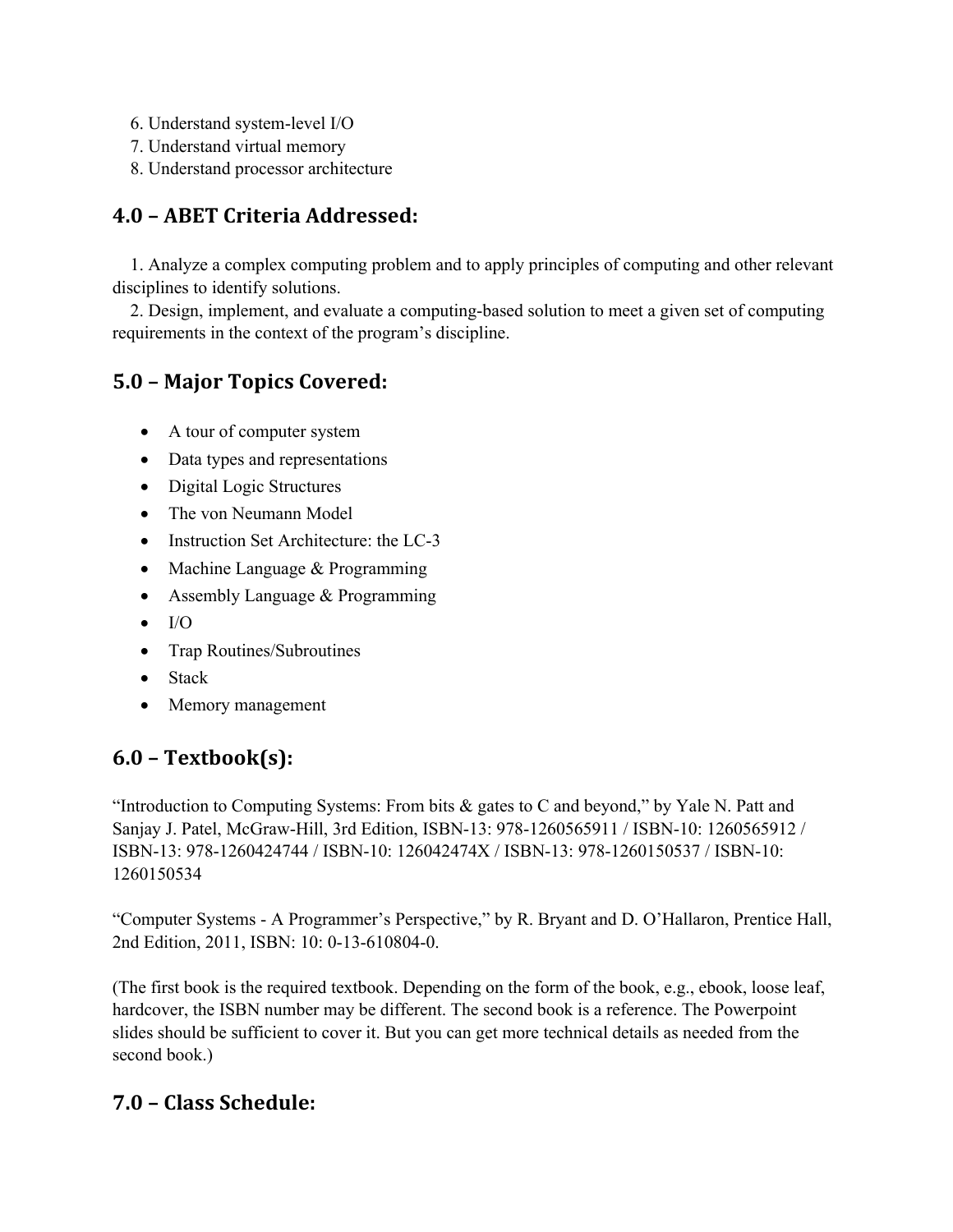• Lecture: TR 3:30-4:45 PM, Engineering Building West 0101

### **8.0 – Evaluation:**

### **General Instructions:**

1. All assignments must be uploaded to Canvas on or before the due date specified. Only files submitted to Canvas on or before the due date will be considered for grading. Requests to re-grade assignments must be made with one week from the date the grade is posted in Canvas, requests after this time will be denied.

2. No assignments will be accepted late unless special permission has been given prior to the due date.

3. No makeup exams will be given unless special permission has been given prior to the date of the test. Request to adjust scores or re-grade exams must be made at the end of the class meeting in which the exam is returned, requests after this time will be denied.

4. Students will not be allowed to communicate in any way during an exam, nor use an Internet or classroom search. Any perceived communication or search will result in an academic integrity violation.

5. Do your own work. Plagiarism applies to all assessments as with any other intellectual property. Plagiarism is a form of cheating and will be treated as such.

### General Info:

| <b>Final grade:</b>         | A (>=90%), B (>=80% and < 90%), C (>=70% and >80%), D (>=60% and <        |  |
|-----------------------------|---------------------------------------------------------------------------|--|
|                             | 70%), $F \leq 59\%$                                                       |  |
| Homework:                   | 5 homework assignments via Canvas.                                        |  |
| Lab:                        | There will be 4 in-class lab assignments. ( <i>Bring your computer!</i> ) |  |
| Exam:                       | There will be 3 close book exams.                                         |  |
| Late submission:            | No late submission will be accepted and no exception.                     |  |
| <b>Class participation:</b> | You are required to attend class.                                         |  |
| <b>Grading:</b>             | Assignments will be graded within a week of their due date.               |  |

### **Course Grading Policy:**

| Category       | Weight $(\%)$ |
|----------------|---------------|
| Assignment     | 25%           |
| In-session Lab | 20%           |
| Exam I         | 15%           |
| Exam II        | 15%           |
| Exam III       | 25%           |

Note: Any dispute of grade must be brought to the instructor's attention within a week from when the grade is posted to Canvas. Students are responsible to check grades on Canvas regularly and report issues to the instructor in a timely manner. *A dispute outside the time period will not be considered*.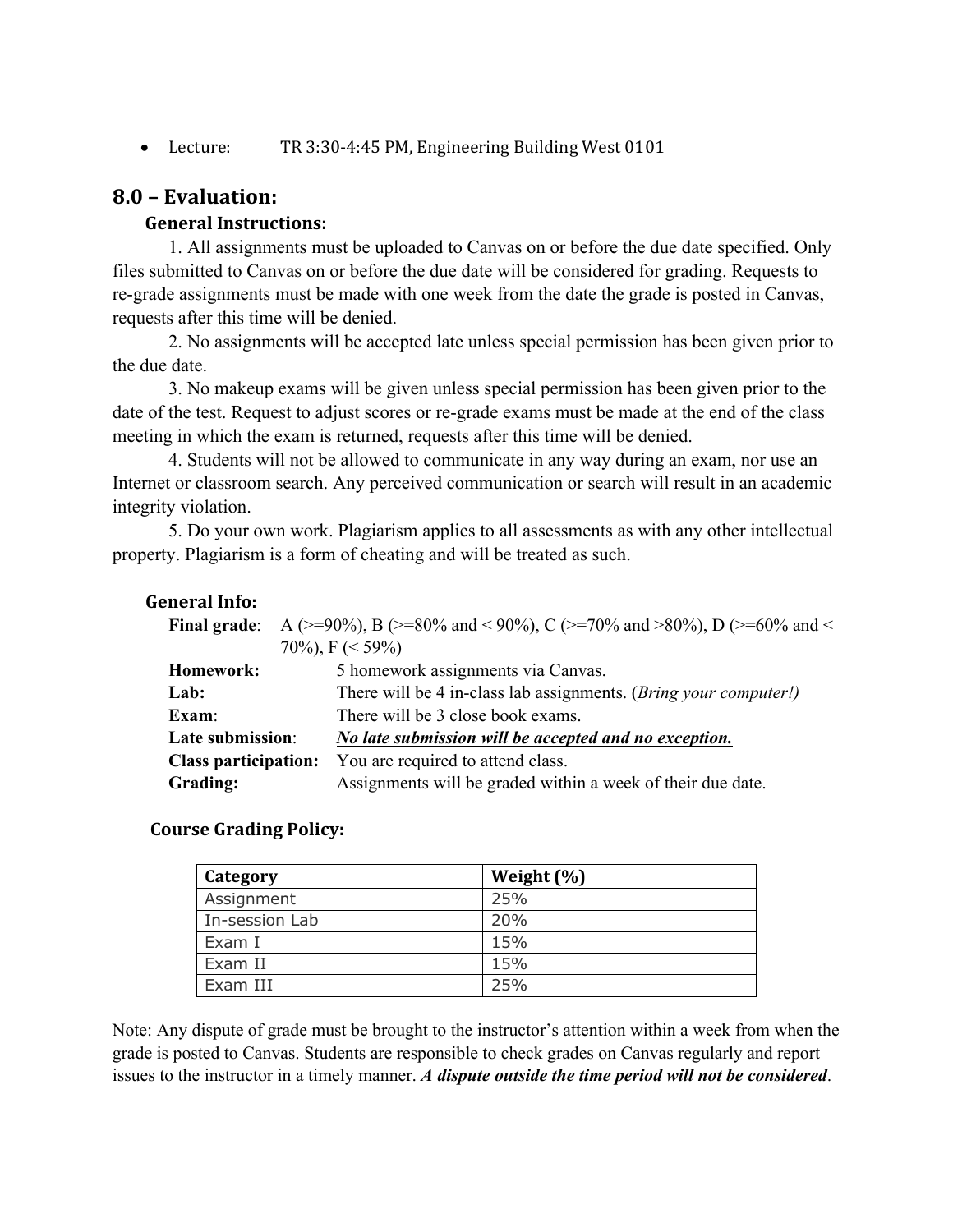# **9.0 – Technology Support**

### **Engineering & VCU Resources:**

**• Personal Computer Requirement:** For our current system requirements and recommendations, see: https://egr.vcu.edu/admissions/accepted/computer-recommendations/

**• Remote Access to Public Lab computers:** To provide remote access, we use the Citrix App2Go environment to provide full and exclusive control over "the next available" computer in the lab. See this link for more details: https://wiki.vcu.edu/x/Oa0tBg

**• VCU provides a lot of software available for students to download to their personal computers.** For a list of software and the specifics for each, see: https://ts.vcu.edu/software-center/. In particular, Microsoft Office is available free to students.

**• VCU is transitioning to Canvas.** See the Canvas Student Guide at this link:

https://community.canvaslms.com/t5/Student-Guide/tkb-p/student

**• For IT help in the College of Engineering,** see our Wikipedia for "student" help at:

https://wiki.vcu.edu/display/EGRITHELP

**• VCU's Technology Services (TS) provides support for "central IT" services.** If you have a technical issue with any of the following services, please submit a ticket with VCU Technology Services at https://itsupport.vcu.edu/ or call (804) 828-2227. VCU TS maintains and supports these services and will be able to provide assistance to you.

o VCU Cisco VPN o 2Factor or Dual Authentication (DUO) o Blackboard/Canvas o Gmail or other Google Apps o Zoom videoconferencing o VCU App2Go (Application server) o Resetting VCU password • **For IT issues related to College of Engineering teaching and research**, email egrfixit@vcu.edu

• **For loaner Chromebooks for emergency purposes**: See this link for more details:

https://vcutsmpc.getconnect2.com/

### **General Instructions:**

- 1. Clear your browser's cache.
- 2. Shutdown and restart your computer.

3. If your problems persist, contact the IT support center itsc@vcu.edu or 804-828-2227.

# **10.0– Others:**

The university publishes the last day to withdraw from a course on the academic calendar (https://academiccalendars.vcu.edu/) each semester. *Students are responsible to check the calendar and withdraw from the course before the last day in case of need*.

 $\_$  , and the contribution of the contribution of  $\mathcal{L}_\mathcal{A}$  , and the contribution of  $\mathcal{L}_\mathcal{A}$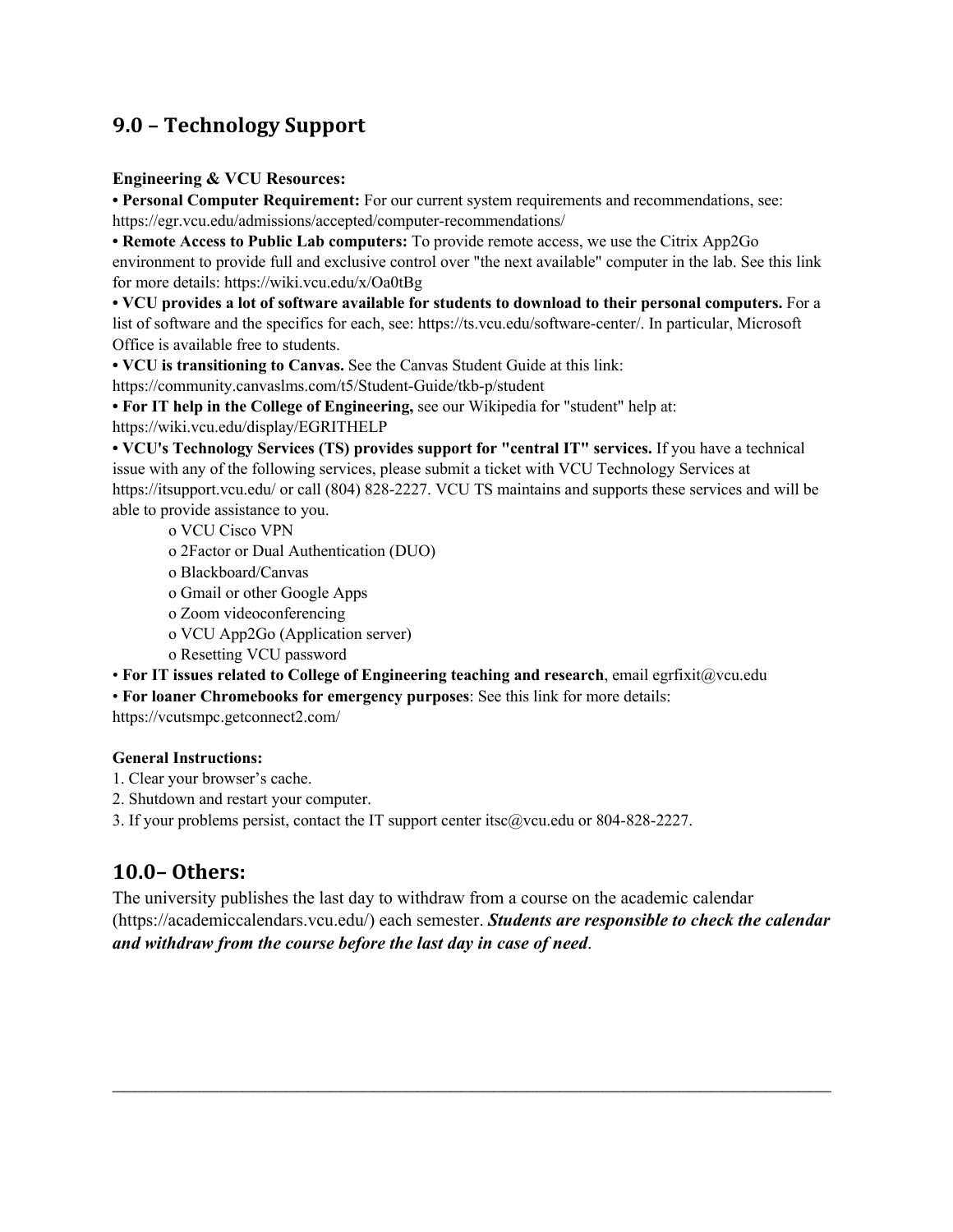#### **Student responsibilities**

#### **(source: One VCU: Responsible Together available at: https://together.vcu.edu/students/)**

When we return, things will look and feel different as we take necessary steps to protect the well-being of our community. Here is what is expected of you:

- Monitor your health daily. Testing will occur according to protocols.
- Wear a face covering or mask in common areas, including class.
- Apply physical distance guidelines to all settings.
- Clean and disinfect personal and shared spaces before and after use. Cleaning supplies will be available in numerous locations.

• Report symptoms associated with COVID-19 to VCU Student Health Services. A call center hotline will be available later in the summer.

• Not sharing is caring during this unique pandemic. Please do not share calculators, tools, lab supplies, etc.

Following rules regarding face coverings or masks, cleaning and disinfecting, and physical distancing is required. Students will receive reminders for daily health monitoring. Staff in the Dean of Students office will be notified after incidents of non-compliance. Refusal to comply with rules can include progressive disciplinary action up to and including suspension, based on the VCU Student Code of Conduct.

#### **Requesting accommodations**

#### **(from One VCU: Responsible Together)**

The university recognizes that some students who previously did not need Section 504 Academic Accommodations, and who have a qualifying condition or disability, may need support or assistance during the return to campus process. A modified approach for the temporary and more permanent need for accommodation has been developed and implemented to provide students with full access to programs and activities related to their academic majors. Because every case is different, student requests are evaluated on a case-by-case basis. Please share your need for an accommodation with the Student Accessibility and Education Office, or for MCV Campus students, the Division for Academic Success, after you have worked directly with your faculty member.

#### **Health and well-being**

#### **(from One VCU: Responsible Together)**

Navigating the anticipated stressors of daily life can often be challenging enough. When unexpected stressors emerge or when we are faced with uncertainty, it can be tough to know how to cope. Try out some of these tips and resources for health and wellness to see if they are a right fit for you.

*Symptoms or Diagnosis*: If an on-campus student identifies symptoms, has tested positive for COVID-19 or has come into contact with someone diagnosed with COVID-19, that student should contact University Student Health Services. At that point, isolation should begin and contact tracing will be performed by Student Health Services. Symptoms will be monitored and the student should refer to a medical provider if symptoms worsen or be released from isolation after 14 days, if symptom-free.

#### **Nondiscrimination policy**

#### **(from One VCU: Responsible Together)**

VCU is committed to providing a safe, equitable and inclusive environment for all its employees, patients and students. Discrimination or discriminatory harassment is not only unlawful, it is harmful to the well-being of our university community. Our university's core values, specifically those related to diversity and inclusion, have withstood many difficult situations and trying times, and they will not falter now.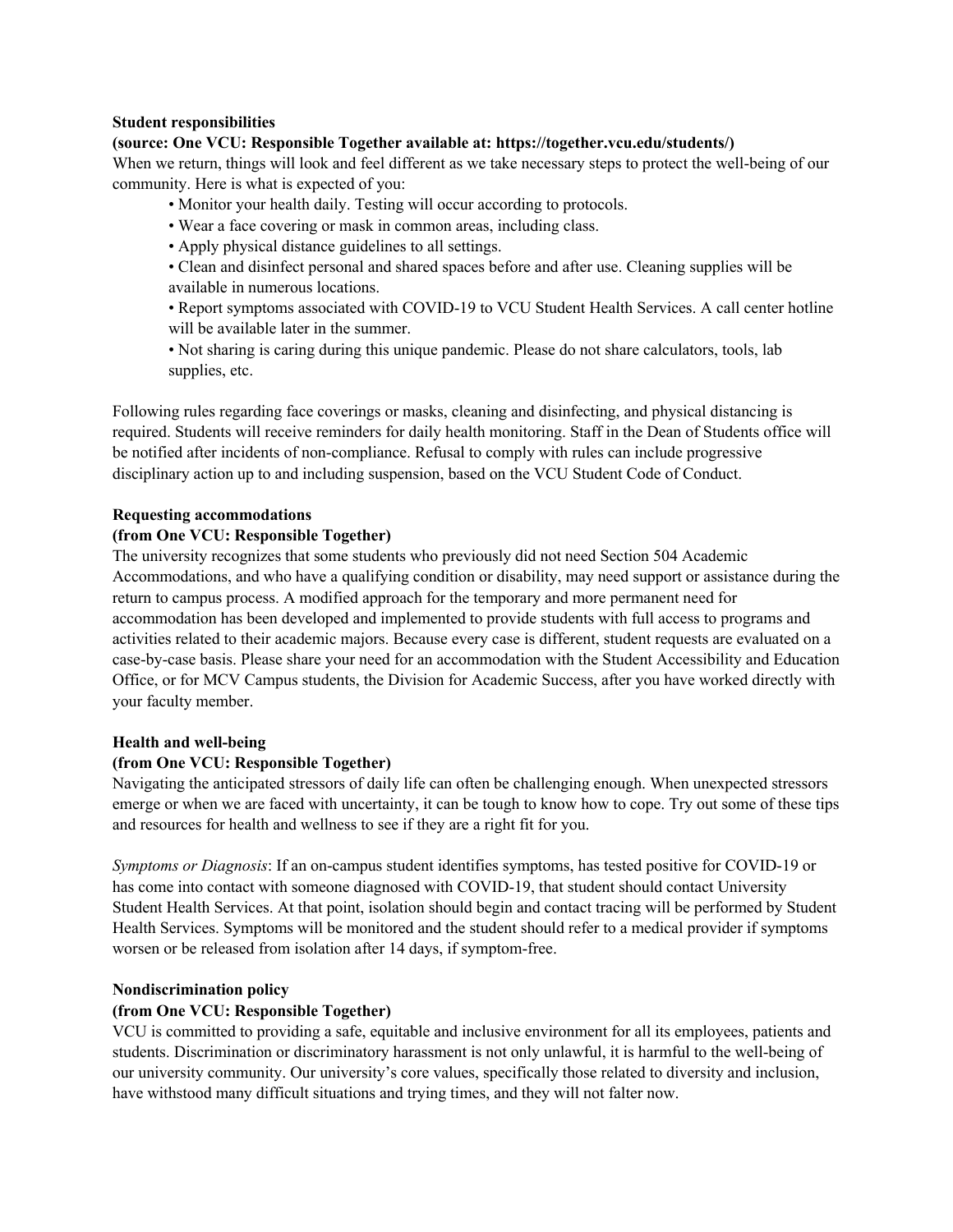Reports of discrimination, bullying, harassment and/or stereotyping of persons of color or those impacted by COVID-19 or otherwise, will not be tolerated. Be assured that VCU will make every effort to address and prevent the occurrence of unlawful discrimination and, if necessary, take prompt and appropriate action to remedy and prevent its reoccurrence.

Every member of our community is asked to:

- Become familiar with the university's policies on Preventing and Responding to Discrimination and Duty to Report and Protection from Retaliation in the VCU Policy Library.
- Consult with Equity and Access Services or VCU Human Resources for additional guidance on how to file a report of discrimination.
- Contact the Office of Institutional Equity, Effectiveness and Success (IES) on how to address and maintain a culture of inclusion.
- Encourage individuals who may need an ADA accommodation for a known or newly acquired disability, to contact the ADA/504 Coordinator in ADA Services.
- Bookmark and share information on university or community agencies that offer support or services, such as VCU's Counseling Services or Ombudsperson.
- Explore training and educational opportunities on diversity and inclusion at IExcel Education and through the Office of Institutional Equity, Effectiveness and Success.
- Offer nonjudgmental support and empathy to those affected by current events and this health crisis.

I want you to know that I am grateful for your presence and input in our classrooms (whether in person or online). I appreciate and welcome you regardless of your immigration status, country of origin and/or citizenship, race, ethnicity, religious affiliation, gender/sex, gender identity, sexual orientation, age, or dis/ability. Thank you for enriching our world, sharing your vital experience, and contributing to the diversity that makes our intellectual community vibrant and evermore creative.

#### **Tips for Success:**

- When taking online and hybrid courses, your self-motivation and self-pacing are absolutely critical. For this course, you should plan to work about 7-9 hours per course module as we move through the materials. Be sure to plan your time accordingly.
- Make yourself a calendar with all of your due dates across ALL of your courses. Plan for when you will work on each one for completion in advance of the due dates.
- Make sure you note any "online" course that still have a required meeting time (such as a Google Meet or Zoom session).
- Avoid the common assumption that online courses are easier or should be easier. That is a MYTH!!
- Plan Ahead!! Study as you go instead of at the last minute!

#### **Where to post questions**

Questions of general interest should first be posted to the discussion board (only if they have not already been answered) so that other students can benefit from the response or have an opportunity to respond to your question. Only questions of a private nature should be communicated to me through email. When sending a message to me, please allow a minimum of 24 hours for a response. Most of the time I will respond much faster, but sometimes meetings and other courses take over my schedule.

#### **Netiquette Guidelines**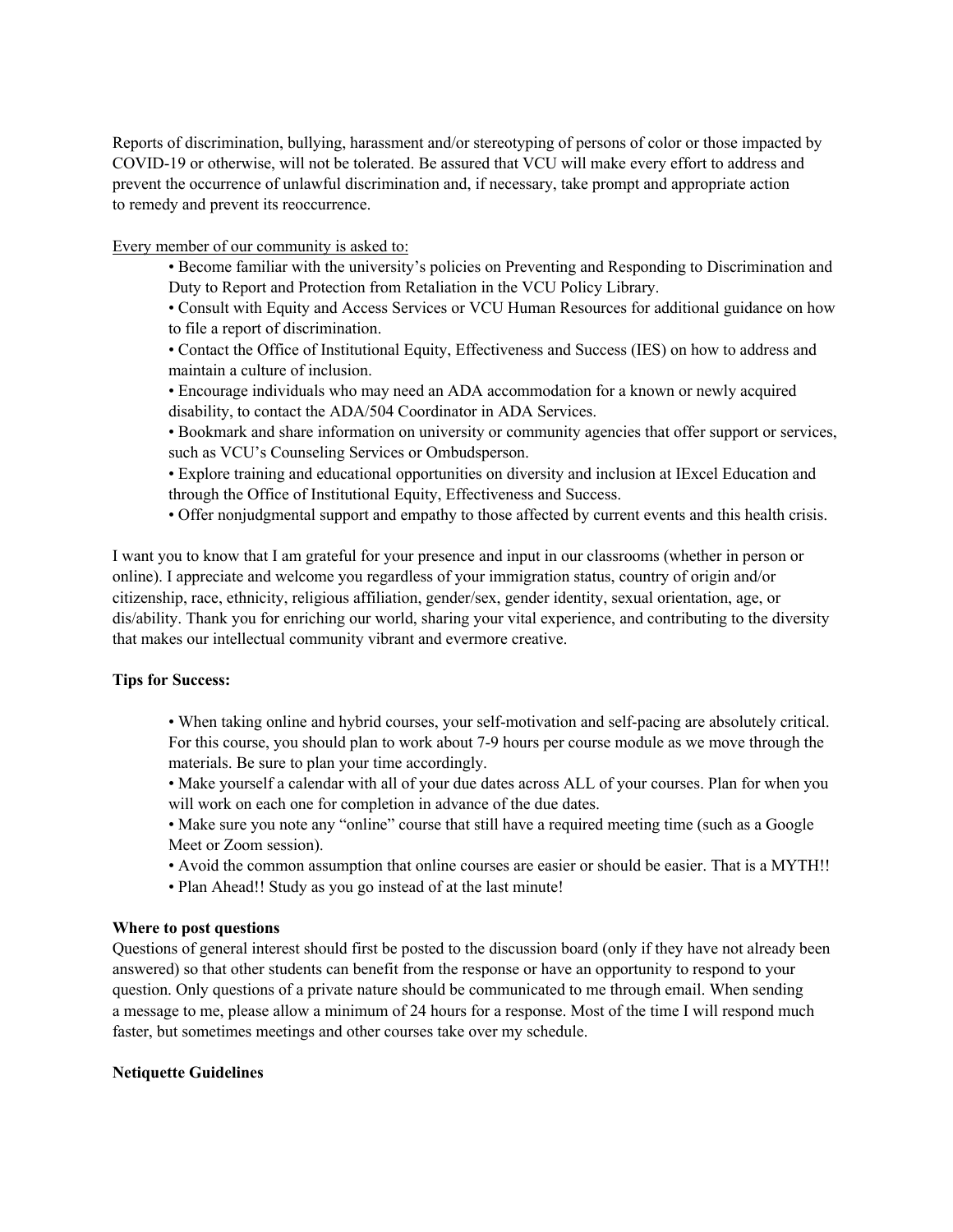Netiquette is a set of rules for behaving properly online. Your instructor and fellow students wish to foster a safe online learning environment. All opinions and experiences, no matter how different or controversial they may be perceived, must be respected in the tolerant spirit of academic discourse. You are encouraged to comment, question, or critique an idea but you are not to attack an individual. Working as a community of learners, we can build a polite and respectful course community. The following netiquette tips will enhance the learning experience for everyone in the course:

• Do not dominate any discussion.

- Give other students the opportunity to join in the discussion.
- Do not use offensive language. Present ideas appropriately.

• Be cautious in using Internet language. For example, do not capitalize all letters since this suggests shouting.

- Popular emoticons such as  $\odot$  can be helpful to convey your tone but do not overdo or overuse them.
- Never make fun of someone's ability to read or write.
- Share tips with other students.
- Keep an "open-mind" and be willing to express even your academically informed opinion.
- Think and edit before you push the "Send" button.
- Do not hesitate to ask for feedback.
- Using humor is acceptable (adapted from UWSP)

#### **Be Proactive in Communication with Instructor**

If you find that you have any trouble keeping up with assignments or other aspects of the course, make sure you let your instructor know as early as possible. As you will find, building rapport and effective relationships are key to becoming an effective professional. Make sure that you are proactive in informing your instructor when difficulties arise during the semester so that we can help you find a solution. (adapted from UWSP)

#### **Campus emergency information**

What to know and do to be prepared for emergencies at VCU:

- Sign up to receive VCU text messaging alerts. Keep your information up-to-date. Within the classroom, the professor will keep his or her phone on to receive any emergency transmissions.
- Know the safe evacuation route from each of your classrooms. Emergency evacuation routes are posted in on-campus classrooms.
- Listen for and follow instructions from VCU or other designated authorities. Within the classroom, follow your professor's instructions.
- Know where to go for additional emergency information.
- Know the emergency phone number for the VCU Police (828-1234).
- Report suspicious activities and objects.
- Keep your permanent address and emergency contact information current in eServices.

#### **Course Attendance and Participation**

It is expected that you will spend between 9-12 hours a week on this class completing readings, activities, and engaging with your peers. For every credit hour it is expected that students are putting in 3-4 hours of work. This is a 3-credit class therefore you should expect to spend 9-12 hours per week on this class. In addition, it is expected that you are logging into the course several times throughout the week to complete assignments and engage with your classmates.

#### **Important dates**

You can view important dates for the semester in the academic calendar. **Honor System: upholding academic integrity**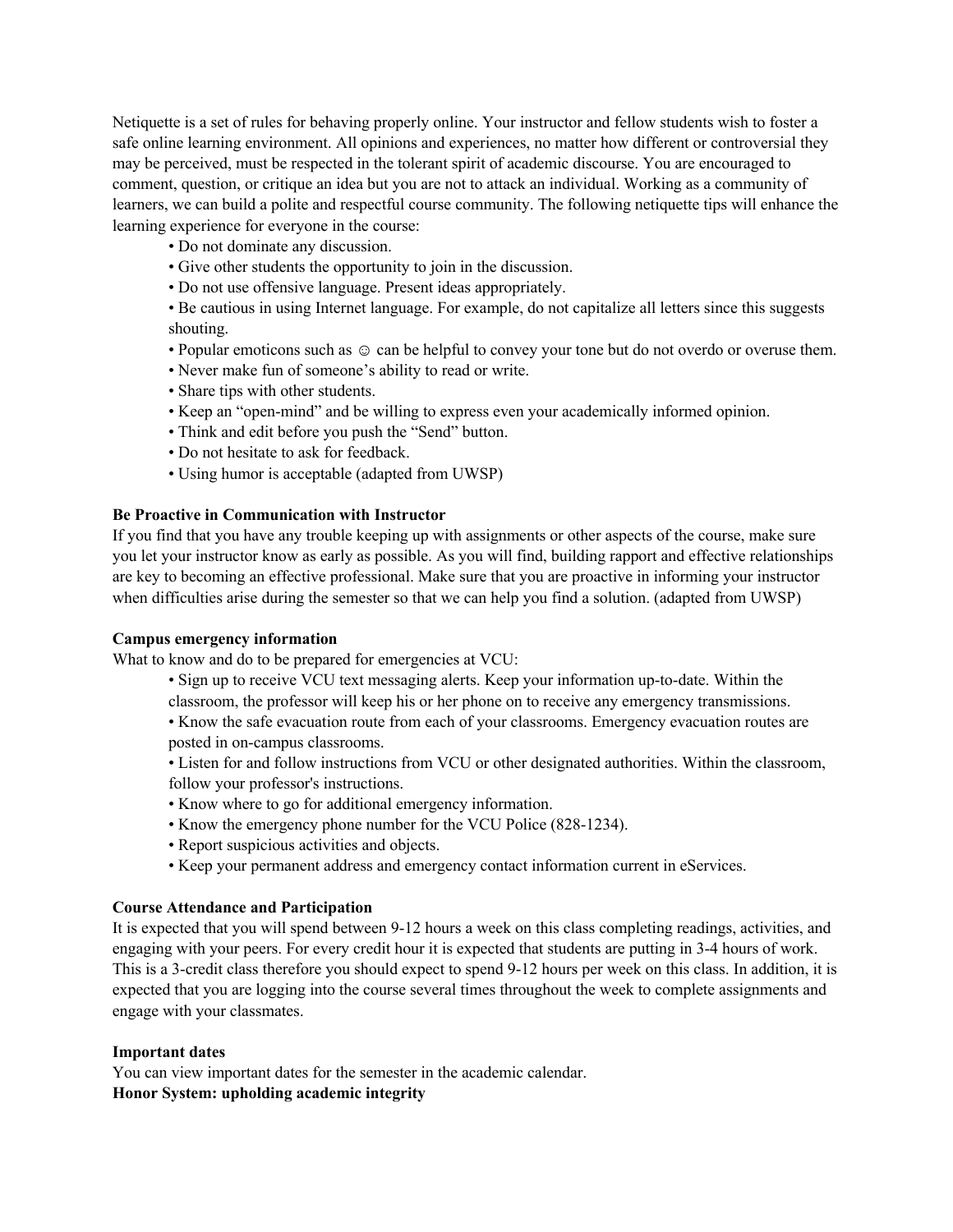The VCU Honor System policy describes the responsibilities of students, faculty and administration in upholding academic integrity, while at the same time respecting the rights of individuals to the due process offered by administrative hearings and appeals. According to this policy, "Members of the academic community are required to conduct themselves in accordance with the highest standards of academic honesty, ethics and integrity at all times." In addition, "To support a commitment to the Honor System, all members of the VCU community are required to:

- Adhere to the Honor System policy and its procedures;
- Report any suspicion or knowledge of possible violations of the Honor System;
- Answer truthfully when called upon to do so regarding Honor System matters;
- Maintain appropriate confidentiality regarding related to Honor System matters.

More information can be found at in the https://students.vcu.edu/studentconduct/.

#### **Managing stress**

Students may experience situations or challenges that can interfere with learning and interpersonal functioning including stress, anxiety, depression, alcohol and/or other drug use, concern for a friend or family member, loss, sleep difficulties, feeling hopeless or relationship problems. There are numerous campus resources available to students including University Counseling Services (804-828-6200 MPC Campus, 804-828-3964 MCV Campus), University Student Health Services (MPC 804 828-8828, MCV Campus 804 828-9220) and the Wellness Resource Center (804-828-9355). 24 hour emergency mental health support is available by calling 828-1234 and asking to speak to the on-call therapist or utilizing the National Suicide Prevention Lifeline (1-800-784-2433).

#### **Tutoring**

The Campus Learning Center offers appointment, drop-in and group tutoring in undergraduate courses across the disciplines.

#### **Writing Center**

The writing center provides assistance at all stages of the writing process, from brainstorming to final draft.

#### **Mandatory responsibility of faculty members to report incidents of sexual misconduct**

It is important for students to know that all faculty members are mandated reporters of any incidents of sexual misconduct/violence (e.g., sexual assault, sexual exploitation and partner or relationship violence). This means that faculty cannot keep information about sexual misconduct/violence confidential if you share that information with them and they must report this information immediately to the university's Title IX Coordinator. In addition, department chairs, deans, and other unit administrators are required to report incidents of sex or gender-based discrimination to the university's Title IX Coordinator. Once a report is made, you will receive important information on your reporting options, on campus and off campus resources and remedial measures such as no-contact directives, residence modifications, and academic modifications. If you would prefer to speak with someone confidentially for support and to discuss your options for reporting, contact:

- VCU's Wellness Resource Center
	- o 804.828.9355 | myoptions@vcu.edu | thewell.vcu.edu
- Greater Richmond Regional Hotline (Community program) o 804.612.6126 | 24-hour hotline
- VCU's Counseling Services
	- o 804-828-6200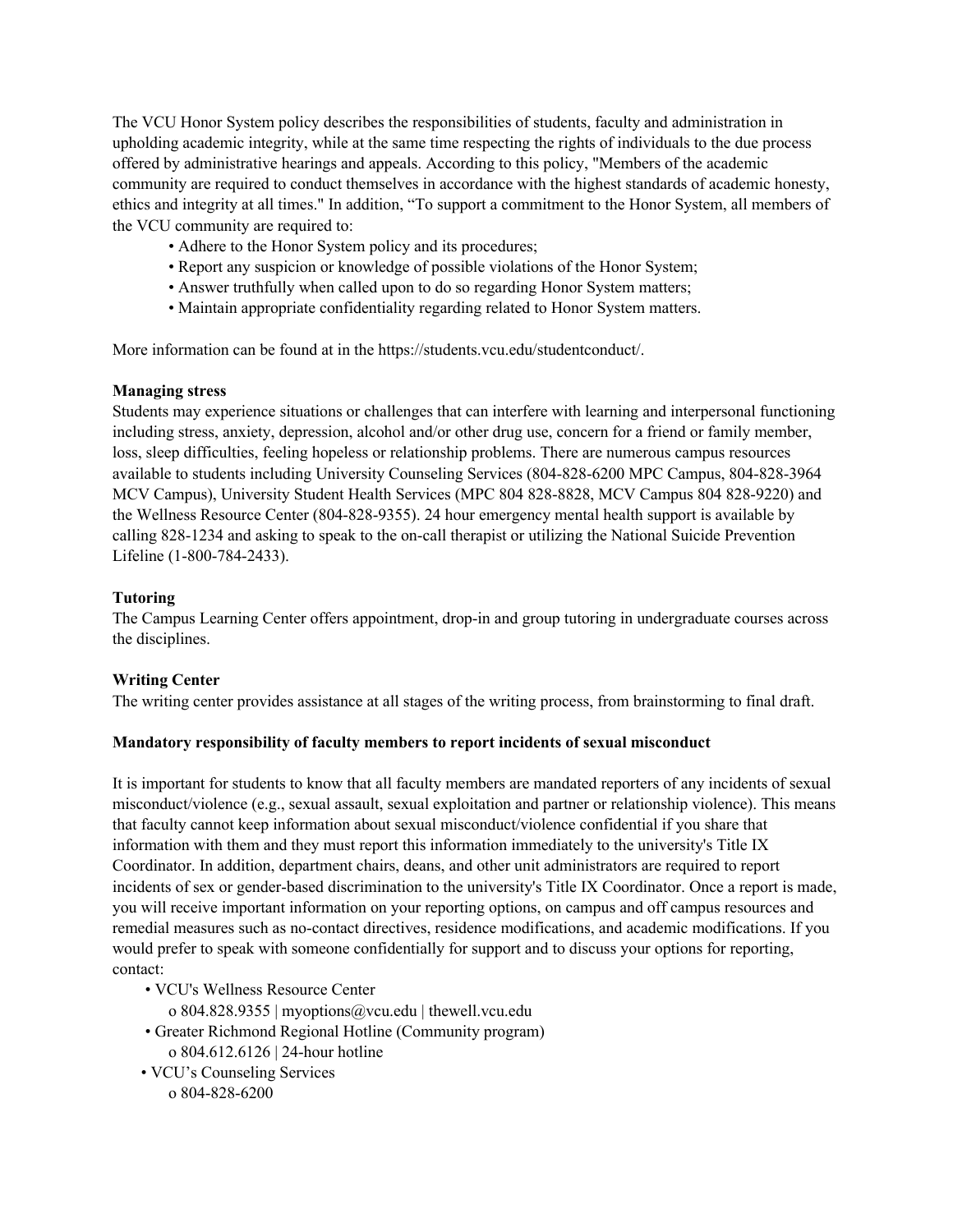For more information on how to help, please click here. The Policy on Sexual Misconduct/Violence and Sex/Gender Discrimination, can be found in the VCU policy library. For more information about the University's Title IX process, please visit equity.vcu.edu.

#### **Students with disabilities**

Section 504 of the Rehabilitation Act of 1973 and the Americans with Disabilities Act of 1990, as amended, require that VCU provide "academic adjustments" or "reasonable accommodations" to any student who has a physical or mental impairment that substantially limits a major life activity. To receive accommodations, students must register with the Office of Student Accessibility and Educational Opportunity on the Monroe Park Campus (828-2253) or the Division for Academic Success on the MCV campus (828-9782). Please also visit the Student Accessibility and Educational Opportunity website and/or the Division for Academic Success website for additional information.

Once students have completed the registration process, they should schedule a meeting with their instructor (s) and provide their instructor (s) with an official accommodation letter. Accommodation letters will outline the required classroom accommodations. Additionally, if coursework requires the student to work in a lab environment, the student should advise the instructor or a department chairperson of any concerns that the student may have regarding safety issues related to a disability. Students should follow this procedure for all courses in the academic semester.

#### **Military short-term training or deployment**

If military students receive orders for short-term training or for deployment/mobilization, they should inform and present their orders to Military Student Services and to their professor(s). For further information on policies and procedures contact Military Student Services at 828-5993 or access the corresponding policies.

#### **Additional Resources**

Students should visit http://go.vcu.edu/syllabus and review all syllabus statement information. The full university syllabus statement includes information on safety, registration, the VCU Honor Code, student conduct, withdrawal and more.

#### **Student conduct in the classroom**

According to the Faculty Guide to Student Conduct in Instructional Settings, "The university is a community of learners. Students, as well as faculty, have a responsibility for creating and maintaining an environment that supports effective instruction. In order for faculty members (including graduate teaching assistants) to provide and students to receive effective instruction in classrooms, laboratories, studios, online courses, and other learning areas, the university expects students to conduct themselves in an orderly and cooperative manner."

This applies to the virtual classroom as well and discussions will be monitored for appropriate conduct. The Student Code of Conduct also prohibits the possession of or carrying of any weapon. For more information see http://register.dls.virginia.gov/details.aspx?id=3436.

#### **Student email policy**

Email is considered an official method for communication at VCU because it delivers information in a convenient, timely, cost-effective, and environmentally aware manner. Students are expected to check their official VCU email on a frequent and consistent basis in order to remain informed of university-related communications. The university recommends checking email daily. Students are responsible for the consequences of not reading, in a timely fashion, university-related communications sent to their official VCU